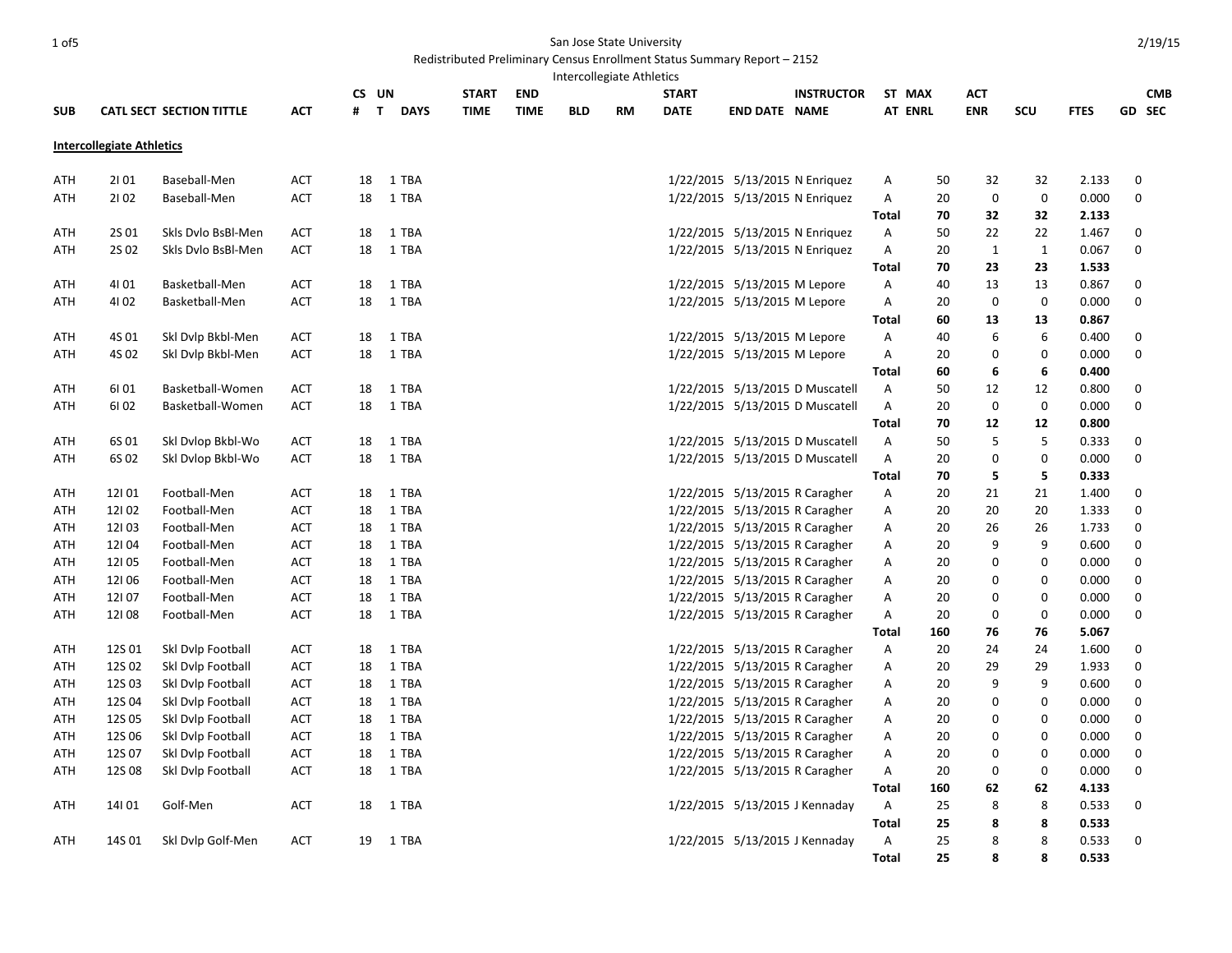## 2 of5 San Jose State University

## Redistributed Preliminary Census Enrollment Status Summary Report – 2152

Intercollegiate Athletics

| <b>SUB</b> |        | <b>CATL SECT SECTION TITTLE</b> | <b>ACT</b> | CS UN<br>$\mathbf{T}$ | <b>DAYS</b> | <b>START</b><br><b>TIME</b> | <b>END</b><br><b>TIME</b> | <b>BLD</b> | $-$ n $-$<br>RM | <b>START</b><br><b>DATE</b> | <b>END DATE NAME</b>          | <b>INSTRUCTOR</b>                |                              | ST MAX<br><b>AT ENRL</b> | ACT<br><b>ENR</b>            | SCU                      | <b>FTES</b>    |              | <b>CMB</b><br><b>GD SEC</b> |
|------------|--------|---------------------------------|------------|-----------------------|-------------|-----------------------------|---------------------------|------------|-----------------|-----------------------------|-------------------------------|----------------------------------|------------------------------|--------------------------|------------------------------|--------------------------|----------------|--------------|-----------------------------|
| ATH        | 16101  | Golf-Women                      | ACT        | 19                    | 1 TBA       |                             |                           |            |                 |                             | 1/22/2015 5/13/2015 J Dormann |                                  | Α                            | 25                       | 7                            | 7                        | 0.467          | $\mathbf 0$  |                             |
|            |        |                                 |            |                       |             |                             |                           |            |                 |                             |                               |                                  | <b>Total</b>                 | 25                       | $\overline{\mathbf{z}}$      | $\overline{\phantom{a}}$ | 0.467          |              |                             |
| ATH        | 16S 01 | Skl Dvlp Golf-Wo                | ACT        | 19                    | 1 TBA       |                             |                           |            |                 |                             |                               | 1/22/2015 5/13/2015 D Dormann    | $\mathsf{A}$<br>Total        | 25<br>25                 | 5<br>5                       | 5<br>5                   | 0.333<br>0.333 | 0            |                             |
| ATH        | 20101  | Gymnastics-Women                | ACT        | 19                    | 1 TBA       |                             |                           |            |                 |                             | 1/22/2015 5/13/2015 W Wright  |                                  | A                            | 50                       | 18                           | 18                       | 1.217          | $\mathbf{1}$ |                             |
|            |        |                                 |            |                       |             |                             |                           |            |                 |                             |                               |                                  | <b>Total</b>                 | 50                       | 18                           | 18                       | 1.217          |              |                             |
| ATH        | 20S 01 | Skls Dvlp Gym-Wo                | <b>ACT</b> | 19                    | 1 TBA       |                             |                           |            |                 |                             | 1/22/2015 5/13/2015 W Wright  |                                  | A                            | 20                       | 15                           | 15                       | 1.000          | 0            |                             |
|            |        |                                 |            |                       |             |                             |                           |            |                 |                             |                               |                                  | <b>Total</b>                 | 20                       | 15                           | 15                       | 1.000          |              |                             |
| ATH        | 26101  | Tennis-Women                    | <b>ACT</b> | 19                    | 1 TBA       |                             |                           |            |                 |                             | 1/22/2015 5/13/2015 S Malroux |                                  | A                            | 40                       | $\mathbf{1}$                 | $\mathbf{1}$             | 0.067          | $\mathbf 0$  |                             |
|            |        |                                 |            |                       |             |                             |                           |            |                 |                             |                               |                                  | Total                        | 40                       | 1                            | 1                        | 0.067          |              |                             |
| ATH        | 26S 01 | Skl Dvlp Ten-Wo                 | ACT        | 19                    | 1 TBA       |                             |                           |            |                 |                             | 1/22/2015 5/13/2015 S Malroux |                                  | $\mathsf{A}$                 | 40                       | $\mathbf{1}$                 | $\mathbf{1}$             | 0.067          | $\mathbf 0$  |                             |
|            |        |                                 |            |                       |             |                             |                           |            |                 |                             |                               |                                  | Total                        | 40                       | 1                            | $\mathbf{1}$             | 0.067          |              |                             |
| ATH        | 30101  | Soccer-Men                      | <b>ACT</b> | 19                    | 1 TBA       |                             |                           |            |                 |                             | 1/22/2015 5/13/2015 S Tobin   |                                  | Α                            | 50                       | 16                           | 16                       | 1.067          | 0            |                             |
| ATH        | 30S 01 | Skls Dvlp Soccer                | ACT        | 19                    | 1 TBA       |                             |                           |            |                 |                             | 1/22/2015 5/13/2015 S Tobin   |                                  | <b>Total</b><br>$\mathsf{A}$ | 50<br>50                 | 16<br>9                      | 16<br>9                  | 1.067<br>0.600 | 0            |                             |
|            |        |                                 |            |                       |             |                             |                           |            |                 |                             |                               |                                  | Total                        | 50                       | 9                            | 9                        | 0.600          |              |                             |
| ATH        | 32101  | Softball-Women                  | ACT        | 18                    | 1 TBA       |                             |                           |            |                 |                             | 1/22/2015 5/13/2015 C Hardee  |                                  | Α                            | 50                       | 18                           | 18                       | 1.200          | 0            |                             |
|            |        |                                 |            |                       |             |                             |                           |            |                 |                             |                               |                                  | <b>Total</b>                 | 50                       | 18                           | 18                       | 1.200          |              |                             |
| ATH        | 32S01  | Ski Dvip Sftbi Wo               | ACT        | 18                    | 1 TBA       |                             |                           |            |                 |                             | 1/22/2015 5/13/2015 C Hardee  |                                  | Α                            | 50                       | 10                           | 10                       | 0.667          | 0            |                             |
|            |        |                                 |            |                       |             |                             |                           |            |                 |                             |                               |                                  | <b>Total</b>                 | 50                       | 10                           | 10                       | 0.667          |              |                             |
| ATH        | 34101  | Swimming-Women                  | ACT        | 19                    | 1 TBA       |                             |                           |            |                 |                             | 1/22/2015 5/13/2015 S Hopkins |                                  | A                            | 50                       | 25                           | 25                       | 1.667          | 0            |                             |
|            |        |                                 |            |                       |             |                             |                           |            |                 |                             |                               |                                  | <b>Total</b>                 | 50                       | 25                           | 25                       | 1.667          |              |                             |
| ATH        | 34S01  | Skl Dvlp Swim-Wo                | ACT        | 19                    | 1 TBA       |                             |                           |            |                 |                             | 1/22/2015 5/13/2015 S Hopkins |                                  | Α                            | 50                       | 17                           | 17                       | 1.133          | $\mathbf 0$  |                             |
|            |        |                                 |            |                       |             |                             |                           |            |                 |                             |                               |                                  | <b>Total</b>                 | 50                       | 17                           | 17                       | 1.133          |              |                             |
| ATH        | 36101  | Volleyball-Women                | ACT        | 18                    | 1 TBA       |                             |                           |            |                 |                             |                               | 1/22/2015 5/13/2015 J Shepardson | A                            | 50                       | $\overline{7}$               | $\overline{7}$           | 0.467          | 0            |                             |
| ATH        | 36S01  | Skls Dvlp Vlybl-Wo              | <b>ACT</b> | 18                    | 1 TBA       |                             |                           |            |                 |                             |                               | 1/22/2015 5/13/2015 J Shepardson | <b>Total</b><br>A            | 50<br>20                 | $\overline{\mathbf{z}}$<br>3 | 7<br>3                   | 0.467<br>0.200 | 0            |                             |
|            |        |                                 |            |                       |             |                             |                           |            |                 |                             |                               |                                  | <b>Total</b>                 | 20                       | 3                            | 3                        | 0.200          |              |                             |
| ATH        | 42101  | <b>Cross Country Wmn</b>        | ACT        | 18                    | 1 TBA       |                             |                           |            |                 |                             | 1/22/2015 5/13/2015 K Watson  |                                  | A                            | 30                       | 18                           | 18                       | 1.200          | 0            |                             |
|            |        |                                 |            |                       |             |                             |                           |            |                 |                             |                               |                                  | <b>Total</b>                 | 30                       | 18                           | 18                       | 1.200          |              |                             |
| ATH        | 42S 01 | Skls Dylp Crs Ctry              | ACT        | 18                    | 1 TBA       |                             |                           |            |                 |                             | 1/22/2015 5/13/2015 K Watson  |                                  | Α                            | 30                       | 8                            | 8                        | 0.533          | 0            |                             |
|            |        |                                 |            |                       |             |                             |                           |            |                 |                             |                               |                                  | <b>Total</b>                 | 30                       | 8                            | 8                        | 0.533          |              |                             |
| ATH        | 44101  | Soccer Women                    | <b>ACT</b> | 18                    | 1 TBA       |                             |                           |            |                 |                             | 1/22/2015 5/13/2015 L Hanson  |                                  | A                            | 30                       | 12                           | 12                       | 0.800          | 0            |                             |
|            |        |                                 |            |                       |             |                             |                           |            |                 |                             |                               |                                  | Total                        | 30                       | 12                           | 12                       | 0.800          |              |                             |
| ATH        | 44S 01 | Skls Dvlp Soccer W              | ACT        | 18                    | 1 TBA       |                             |                           |            |                 |                             | 1/22/2015 5/13/2015 L Hanson  |                                  | Α                            | 30                       | 3                            | 3                        | 0.200          | $\mathbf 0$  |                             |
|            |        |                                 |            |                       |             |                             |                           |            |                 |                             |                               |                                  | <b>Total</b>                 | 30                       | 3                            | 3                        | 0.200          |              |                             |
| ATH        | 46101  | Water Polo Women                | <b>ACT</b> | 18                    | 1 TBA       |                             |                           |            |                 |                             | 1/22/2015 5/13/2015 J Bega    |                                  | Α                            | 30                       | 12                           | 12                       | 0.800          | $\mathbf 0$  |                             |
| ATH        | 46S 01 | Skls Dvlp Wtr Plo               | ACT        | 18                    | 1 TBA       |                             |                           |            |                 |                             | 1/22/2015 5/13/2015 J Bega    |                                  | Total<br>A                   | 30<br>30                 | 12<br>9                      | 12<br>9                  | 0.800<br>0.600 | 0            |                             |
|            |        |                                 |            |                       |             |                             |                           |            |                 |                             |                               |                                  | <b>Total</b>                 | 30                       | 9                            | 9                        | 0.600          |              |                             |
| ATH        | 48101  | <b>Cross Country Men</b>        | <b>ACT</b> | 18                    | 1 TBA       |                             |                           |            |                 |                             | 1/22/2015 5/13/2015 K Watson  |                                  | Α                            | 20                       | 6                            | 6                        | 0.400          | 0            |                             |
|            |        |                                 |            |                       |             |                             |                           |            |                 |                             |                               |                                  | <b>Total</b>                 | 20                       | 6                            | 6                        | 0.400          |              |                             |

2/19/15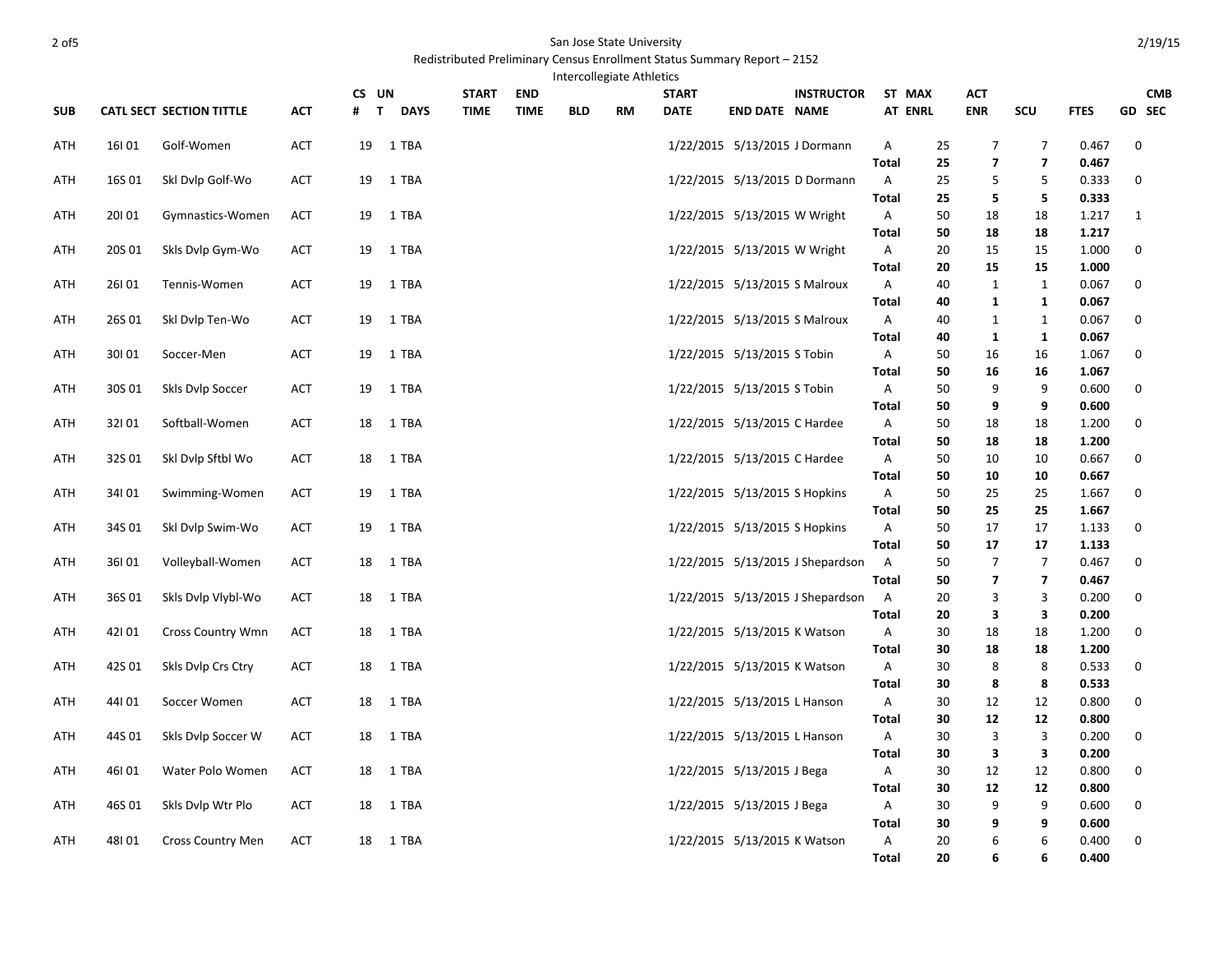| 3 of 5     | San Jose State University<br>Redistributed Preliminary Census Enrollment Status Summary Report - 2152 |                                 |            |           |    |             |              |             |            |           |              |                              |                                        |            |                | 2/19/15    |     |                |   |               |
|------------|-------------------------------------------------------------------------------------------------------|---------------------------------|------------|-----------|----|-------------|--------------|-------------|------------|-----------|--------------|------------------------------|----------------------------------------|------------|----------------|------------|-----|----------------|---|---------------|
|            | Intercollegiate Athletics                                                                             |                                 |            |           |    |             |              |             |            |           |              |                              |                                        |            |                |            |     |                |   |               |
|            |                                                                                                       |                                 |            | <b>CS</b> | UN |             | <b>START</b> | <b>END</b>  |            |           | <b>START</b> |                              | <b>INSTRUCTOR</b>                      |            | ST MAX         | ACT        |     |                |   | <b>CMB</b>    |
| <b>SUB</b> |                                                                                                       | <b>CATL SECT SECTION TITTLE</b> | <b>ACT</b> | #         |    | <b>DAYS</b> | TIME         | <b>TIME</b> | <b>BLD</b> | <b>RM</b> | <b>DATE</b>  | <b>END DATE NAME</b>         |                                        |            | <b>AT ENRL</b> | <b>ENR</b> | scu | <b>FTES</b>    |   | <b>GD SEC</b> |
| ATH        | 48S01                                                                                                 | Skls Dylp Crs Ctry              | <b>ACT</b> | 18        |    | 1 TBA       |              |             |            |           |              | 1/22/2015 5/13/2015 K Watson |                                        | A<br>Total | 20<br>20       | 4<br>4     | 4   | 0.267<br>0.267 | 0 |               |
|            |                                                                                                       |                                 |            |           |    |             |              |             |            |           |              |                              | <b>Intercollegiate Athletics Total</b> |            | 1560           | 469        | 469 | 31.283         |   |               |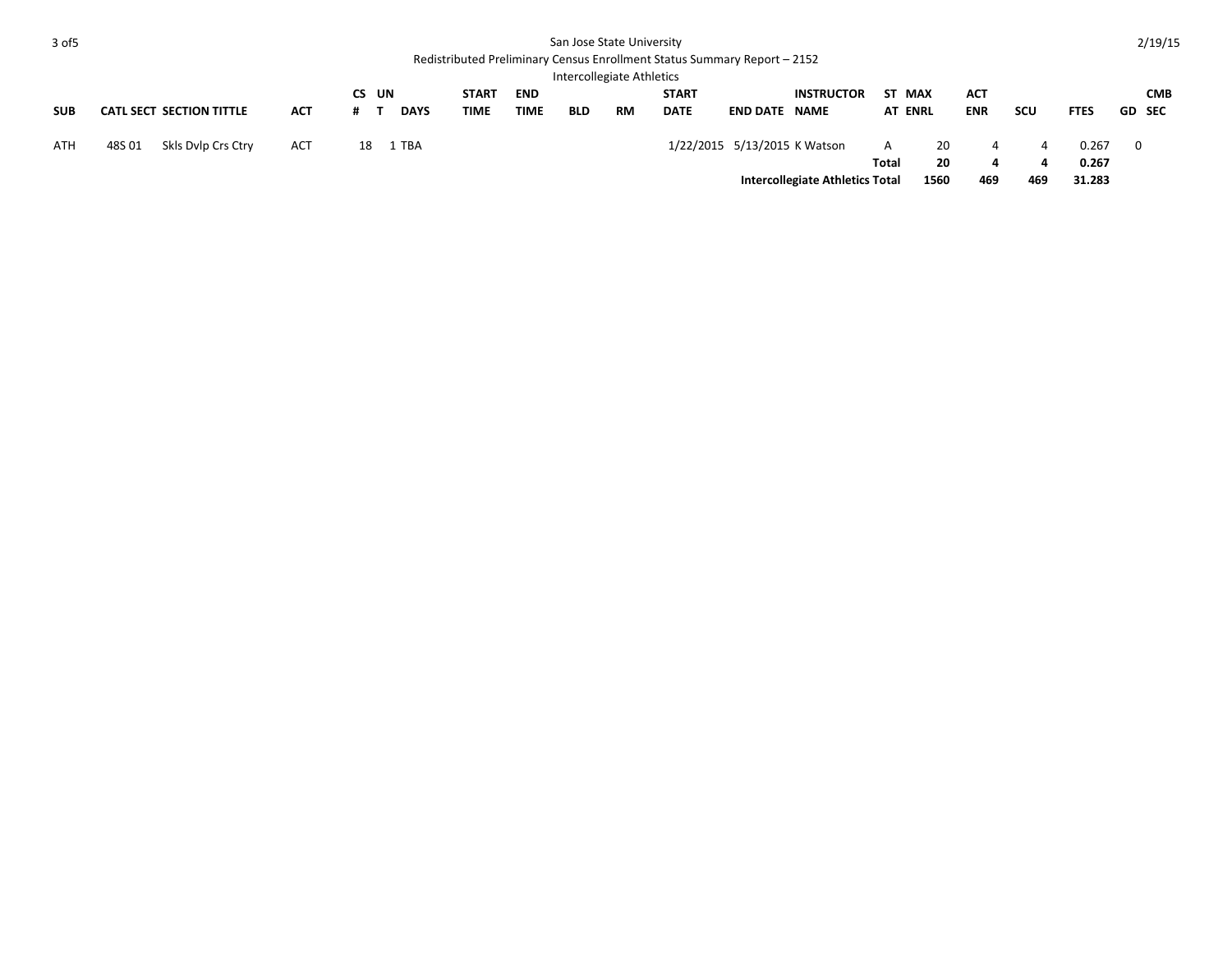| 4 of 5     | San Jose State University                                                |     |  |       |             |              |             |            |    |              |                      |                   |                |            |     |             | 2/19/15       |            |
|------------|--------------------------------------------------------------------------|-----|--|-------|-------------|--------------|-------------|------------|----|--------------|----------------------|-------------------|----------------|------------|-----|-------------|---------------|------------|
|            | Redistributed Preliminary Census Enrollment Status Summary Report - 2152 |     |  |       |             |              |             |            |    |              |                      |                   |                |            |     |             |               |            |
|            | Intercollegiate Athletics                                                |     |  |       |             |              |             |            |    |              |                      |                   |                |            |     |             |               |            |
|            |                                                                          |     |  | CS UN |             | <b>START</b> | <b>END</b>  |            |    | <b>START</b> |                      | <b>INSTRUCTOR</b> | ST MAX         | ACT        |     |             |               | <b>CMB</b> |
| <b>SUB</b> | CATL SECT SECTION TITTLE                                                 | АСТ |  |       | <b>DAYS</b> | <b>TIME</b>  | <b>TIME</b> | <b>BLD</b> | RM | <b>DATE</b>  | <b>END DATE NAME</b> |                   | <b>AT ENRL</b> | <b>ENR</b> | scu | <b>FTES</b> | <b>GD SEC</b> |            |